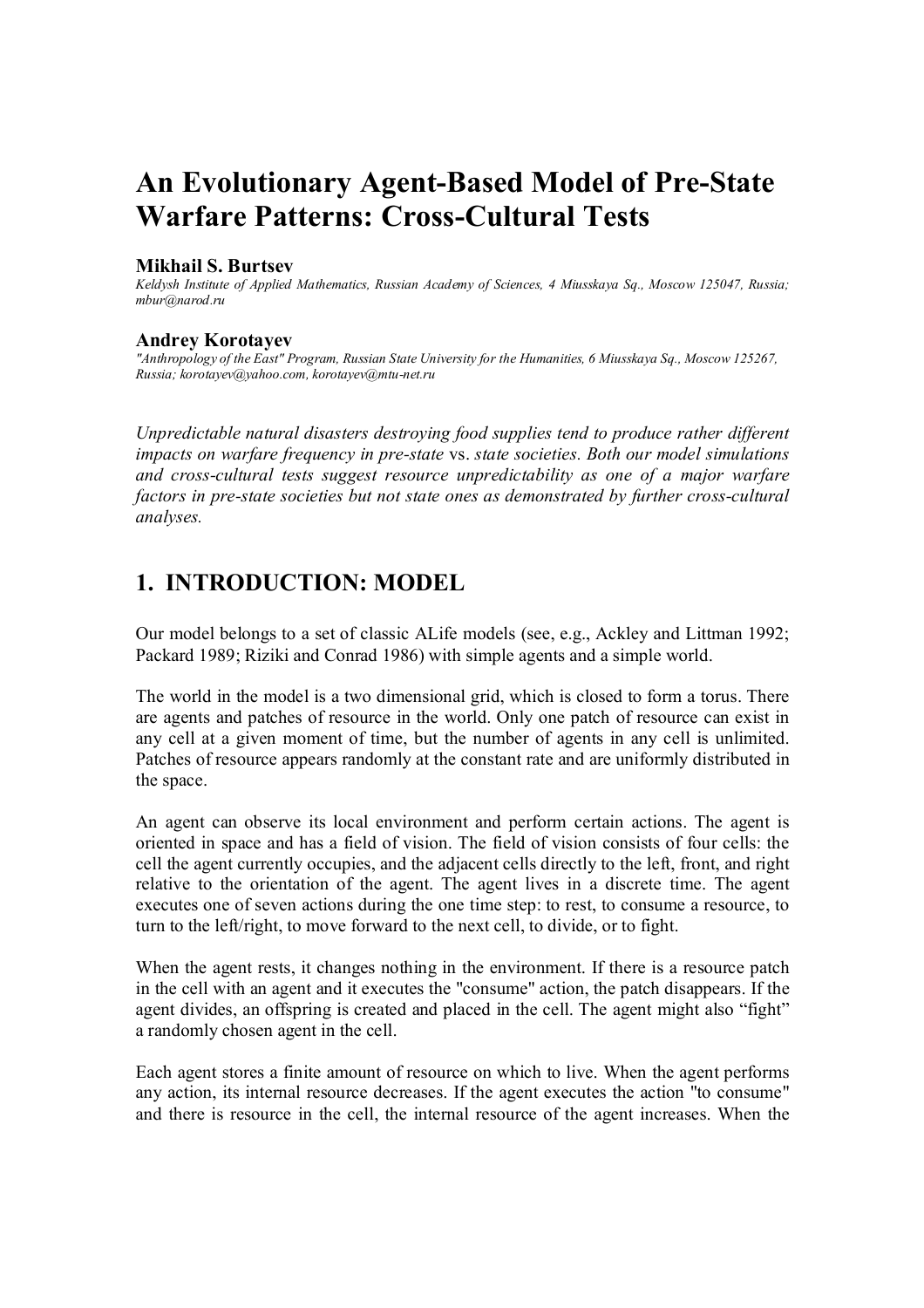agent produces offspring, the parent spends some amount of resources in this process and gives half of the rest to the newborn. After executing the "fight" action, the agent takes some amount of resource from the victim. If the internal resource goes to zero, the agent dies.

Behavior of the agent is governed by a simple control system, in which each output, associated with a certain action, is connected with each input, associated with a certain sensory input from environment or internal state of the agent. The control system is a linear system, which is functioning similarly to a feed-forward neural network with no hidden layer. To calculate the output vector  $\boldsymbol{O}$  of values, the input vector  $\boldsymbol{I}$  should be multiplied by a matrix of weights  $\hat{W}$ . Values of  $W$  are integers in the range  $[-W_{max},W_{max}]$ .

$$
O_j = \sum_i w_{ij} I_i \,. \tag{1}
$$

At each time step, the agent performs the action associated with the maximum output value. Correspondence between outputs and actions, and how changes of internal resource depend on actions are summarized in the Table 1.

|                | action                           | change of internal resource r*                     |
|----------------|----------------------------------|----------------------------------------------------|
| $O_0$          | to rest                          | $\Delta r = -k_0$                                  |
| O <sub>1</sub> | to turn to the left              | $\Delta r = -k_1$                                  |
| O <sub>2</sub> | to turn to the right             | $\Delta r = -k_2$                                  |
| $O_3$          | to consume resource              | $\Delta r = k_3$                                   |
| $O_4$          | to move                          | $\Delta r = -k_4$                                  |
| O <sub>5</sub> | to divide                        | $\Delta r = -k_5$                                  |
|                |                                  | $\Delta r = -k_6 + 2k_6$ , if internal resource of |
| O <sub>6</sub> | to fight (randomly chosen agent) | victim $r_n \geq 2k_6$ ,                           |
|                |                                  | $\Delta r = -k_6 + r_n$ , in the opposite case     |

\*for all simulations coefficients  $k_i$  were set according to the following equations:  $k_2 = 2k_1$ ,  $k_4 = k_5 = 2k_2$ ,  $k_6 = 25k_4$ , coefficient  $k_3$  was a parameter.

The input vector  $I$  is filled with information about presence of resource and other agents in the field of vision, level of internal resource and Euclidean distance between marker vectors (see below) of agents in the current cell. Full list of input variables and their definitions are presented in the Table 2.

Table 1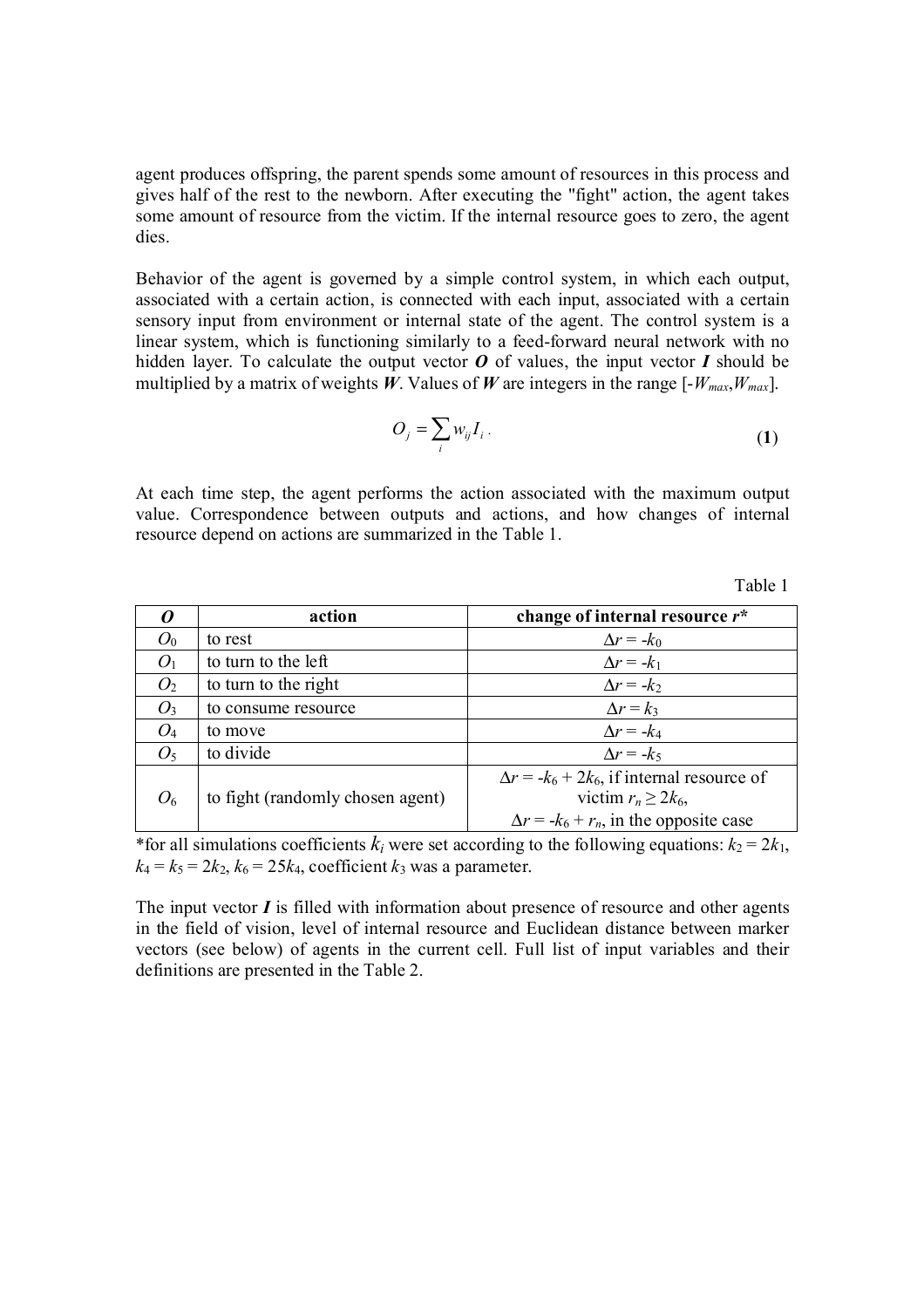Table 2

| Input variable                | Value                                                                                                                       |  |
|-------------------------------|-----------------------------------------------------------------------------------------------------------------------------|--|
| $\mathcal{L}_1$               | k;                                                                                                                          |  |
| $I_2$ , $I_3$ , $I_4$ , $I_5$ | $k$ if there is resource bundle in the current cell;                                                                        |  |
|                               | 0 in the opposite case;                                                                                                     |  |
|                               | $cN_c$ , where c is constant, $N_c$ is a number of agents in the                                                            |  |
| $I_6$ , $I_7$ , $I_8$ , $I_9$ | given cell of the field of agent's vision;                                                                                  |  |
| $I_{10}$                      | r;                                                                                                                          |  |
|                               | $r_{\text{max}} - r$ , where $r_{\text{max}}$ is maximal possible value of internal                                         |  |
| $I_{11}$                      | resource capacity;                                                                                                          |  |
| $I_{12}$                      | $\sqrt{\sum (m_i - m_i)^2}$ , where $\overline{m}$ is a centroid of agents'                                                 |  |
|                               | markers at the current cell;                                                                                                |  |
| $I_{13}$                      | $k \cdot \sqrt{\sum (m_i^p - m_i)^2}$<br>, where $\mathbf{m}^p$ is a marker of partner to<br>$2M_{\text{max}}$<br>interact. |  |

**Note:** for all simulations coefficient *k* was constant and equal to  $k = r_{\text{max}}$ .

The weights of the control system are coded in the genome of the agent.

The genome of the agent *S* consists of three chromosomes  $S = (B, W, M)$ . The first chromosome is the bit string which codes the presence or absence of individual sensory inputs and actions; the second one is the vector of integers which codes the weights of the control system transformation and the third chromosome, also vector of integers, codes the kinship marker of the agent.

If the agent executes the action "divide", its offspring appears. The genome of the offspring is constructed with the aid of the following genetic algorithm:

1. for every gene corresponding to the weight of the control system, add a small random integer value uniformly distributed on the interval  $[-p_w, p_w]$ , where  $p_w$  is mutation intensity;

2. with a small probability  $p_h$  change each bit for the presence of sensory input or action;

3. for every gene corresponding to the kinship marker, add a small random integer value uniformly distributed on the interval  $[-p_m, -0.8p_m] \cup [p_m, 0.8p_m]$ , where  $p_m$  is the mutation intensity of the marker.

# **2. SIMULATION RESULTS**

The simulation was run with a world of 30 x 30 cells and an initial population of 200. To speed up the program execution, the weights were assigned integer values in the range  $[-1000,1000]$  and mutation intensity  $p_w$  was set to 30.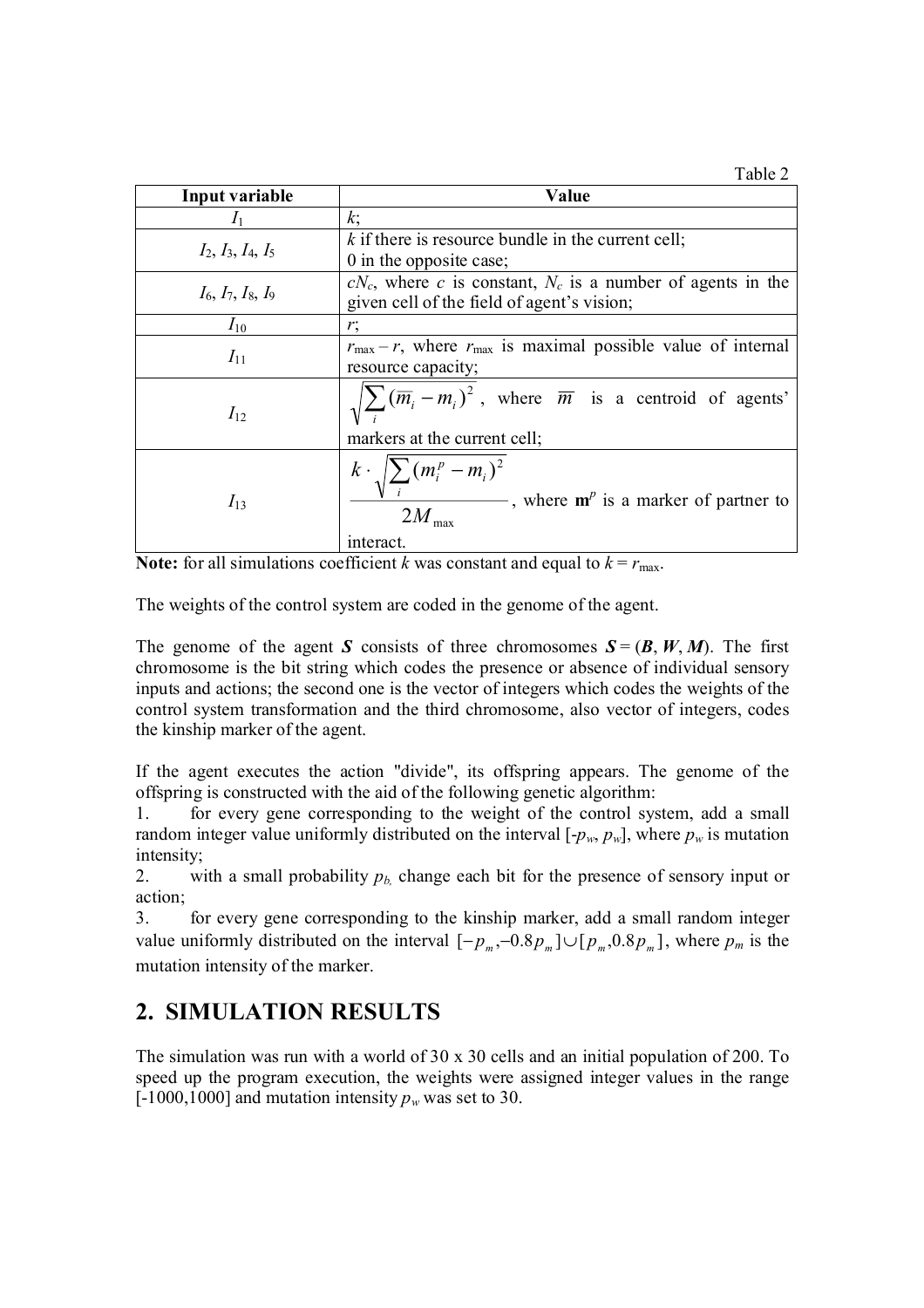For all simulations every agent of initial population had the same genome and therefore the same strategy of behavior. This initial strategy was to move toward the resource and consume it. In the situation of absence of the resource patch in the field of vision agent executed divide action. Weights of neural network for an agent of initial population are shown in Table 3.

| m | н |  |
|---|---|--|
|   |   |  |

|                   |                                                           | action       |          |             |
|-------------------|-----------------------------------------------------------|--------------|----------|-------------|
|                   |                                                           |              | $U_4$    |             |
|                   |                                                           | (to consume) | (to move | (to divide) |
|                   |                                                           | resource)    | forward) |             |
|                   | (bias)                                                    | $\theta$     | 0        | 50          |
| input<br>variable | $I_2$<br>(resource at the same cell<br>as the agent)      | 150          |          |             |
|                   | (resource at the next cell in<br>the "forward" direction) |              | 100      | $\theta$    |

**Note.** Components of input and output variables which are not included in the table were absent in the structure of the neural network of agents of initial population.

We have performed two series of simulations with the model. They differ in amount of resources in a patch and frequency of patch appearance. For the fist series frequency of resource appearance was ten times greater than for the second, but amount of resources in a patch was ten times smaller than for the second. So, for both cases total amount of resources which could be collected by agent during given period of time was equal, but probability (and, hence, predictability) of obtaining a single portion of resource for the first series was ten times greater than for the second.

Results of simulations are shown in Table 4.

|                                                       |          |          |          | Table 4  |
|-------------------------------------------------------|----------|----------|----------|----------|
|                                                       | case 1   | case 2   | case 3   | average  |
| high predictability of resources                      |          |          |          |          |
| Frequency of fight actions in the<br>population       | 0,000686 | 0,000807 | 0,000791 | 0,000761 |
| Frequency of fighting strategies in the<br>population | 0,119    | 0,176    | 0,172    | 0,156    |
| low predictability of resources                       |          |          |          |          |
| Frequency of fight actions in the<br>population       | 0,00234  | 0,00267  | 0,00274  | 0,00258  |
| Frequency of fighting strategies in the<br>population | 0,617    | 0,672    | 0,625    | 0,638    |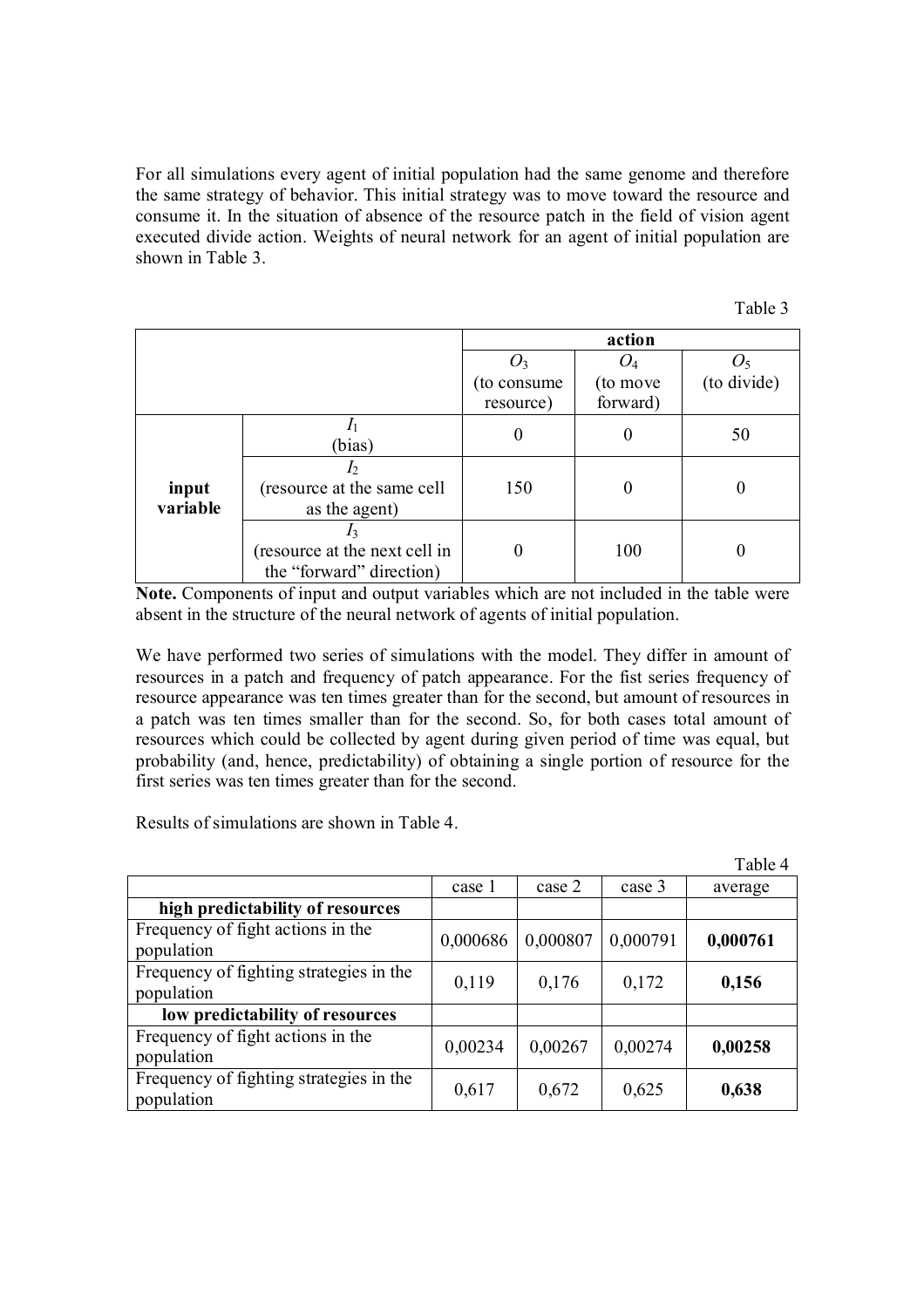As we see, aggressive behavior of the agents ("warfare") developed sooner or later within all our simulations. However within the context of high resource predictability aggressive agents ("warlike communities") remained in small minority, whereas the frequency of warfare turned out within such context to be a few times lower than the one observed in the context of highly unpredictable resource fluctuation. Note, that in the latter context the proportion of aggressive agents ("warlike communities") always grew significantly over 50%.

# **3. CROSS-CULTURAL TESTS, DISCUSSION AND CONCLUSIONS**

The main testable prediction generated by our model can be formulated as follows: the higher is the resource unpredictability, the higher frequency of warfare we should expect.

When we started collecting cross-cultural data for the test, we soon found out that this test has been already performed. This was actually done by the Embers who showed that resource problems, particularly those created by unpredictable weather or pest disasters strongly predict warfare frequency (C.R. Ember & M. Ember 1990; 1992; see also M. Ember 1982; Shankman 1991; for direct archaeological evidence on unpredictable resource fluctuations as a major factor of warfare frequency see, e.g., Bong 2000; Lekson 2002); what is more, the correlation between the presence of unpredictable natural disasters destroying food supplies and warfare frequency has turned out to be stronger than the one attested for more than a dozen various warfare frequency factors tested by the Embers. Needless to mention that the correlation found by the Embers is entirely in the direction predicted by our model.

However, the Embers' tests need a few significant qualifications. To start with, the Embers (1992a) seem to believe that unpredictable natural disasters destroying food supplies is a major predictor of warfare frequency not only for the stateless cultures, but also for the states. We have the strongest possible doubts about this. And in no way we would like to interpret the results of our model simulations presented above as predicting that we should find a significant correlation between the presence of unpredictable natural disasters destroying food supplies and warfare frequency for the states. Let us explain why.

First of all, complex social systems would normally have more or less developed subsystems permitting them to get through unpredictable natural disasters without critical damages pressing them to wage war against their neighbors in order to acquire resources necessary to secure their survival. For example, if a certain region is affected by an unpredictable natural disaster. And this is relevant not only for industrial complex systems, but also for many preindustrial ones. Let us consider for example the following case:

> "In the autumn and winter of 1743–44, a major drought afflicted an extensive portion of the North China core, resulting in a virtually complete crop failure. The famine-relief effort mounted by the court and carried out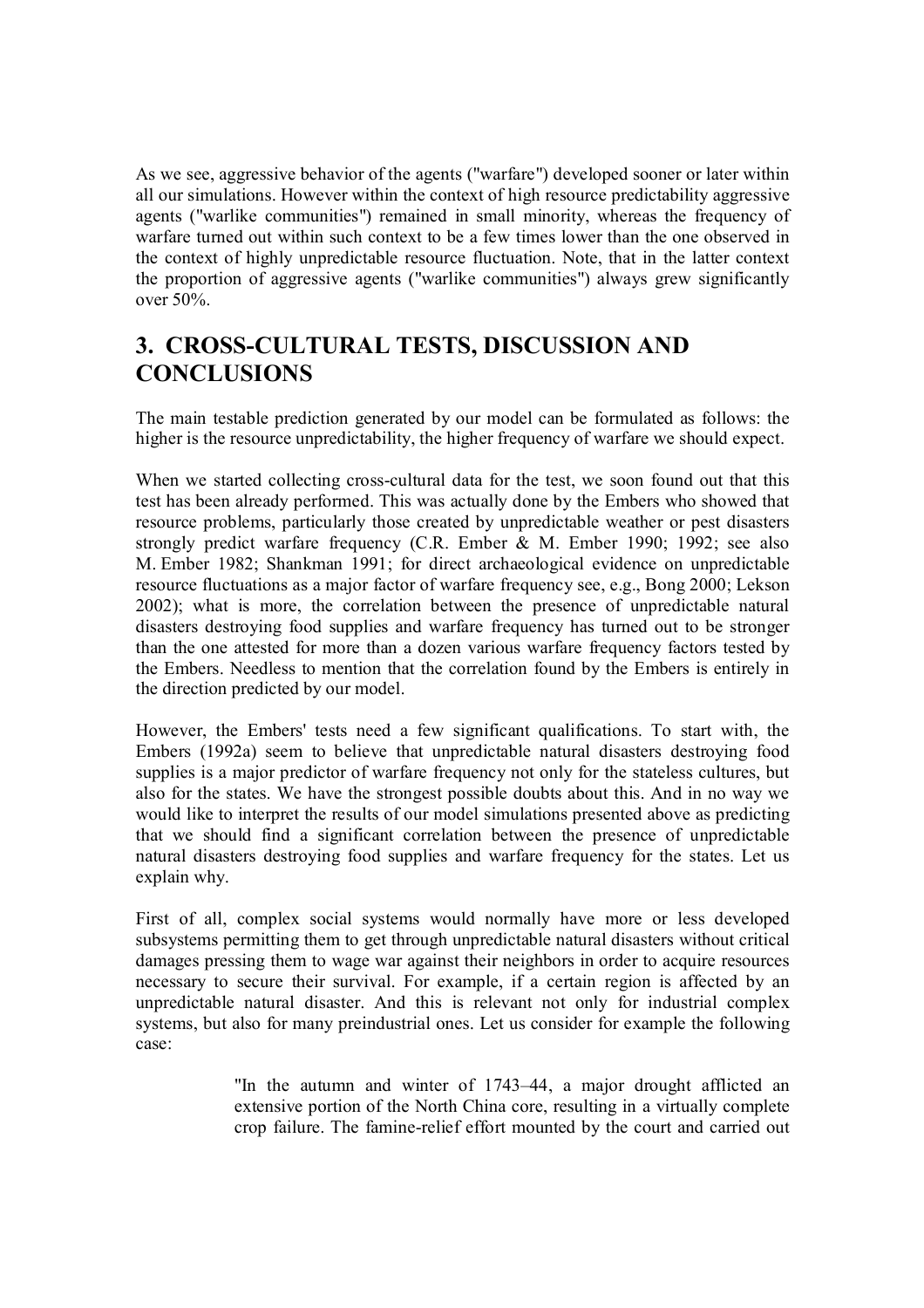by ranked bureaucrats was… stunningly effective. Ever-normal and community granaries were generally found to be well stocked, and the huge resources of grain in Tongzhou and other depots were transported in time to key points throughout the stricken area. Networks of centers were quickly set up to distribute grain and cash, and soup kitchens were organized in every city to which refugees fled. In the following spring, seed grain and even oxen were distributed to afflicted farming households. As a result of this remarkable organizational and logistic feat, starvation was largely averted, and what might have been a major economic dislocation had negligible effect on the region's economic growth" (Skinner 1985:283).

Of course, the counter-disaster subsystems in China (and East Asia in general) were somehow more sophisticated than in most other complex agrarian systems. Note, however, that the overwhelming majority of supercomplex agrarian (let alone industrial) systems still possessed some of such subsystems at least in the form of more or less developed markets. For example, within more or less developed market systems merchants are bound to store considerable deposits of food bought in affluent years (when the prices are low) just to sell them out in lean years (when, by definition the prices are high). In addition to this, within such systems in case of natural disasters affecting some region the food resources are almost bound to be moved in very large quantities to this region (where the food prices would be very high) from regions not affected by such disasters (where food prices would be low). In addition to this, complex agrarian systems would possess additional counter-disaster subsystems in form of food deposits stored by various landlords, who would tend to use them in lean years mostly in quite egoistic way in order to indent peasants (however, still helping them to survive through such years). And so on. Hence, we believe that the model presented above simply cannot be used to simulate the impact of unpredictable natural disasters on warfare frequency in complex social systems, just because in order to do this the model should take into account the effect of the functioning of numerous counter-disaster subsystems, which are present within supercomplex systems.

In general, we believe that the causes of warfare among stateless cultures are rather different from the ones between states. On the one hand, we failed to find a single case of a concrete interstate war which could be accounted for by unpredictable natural disasters destroying food supplies or their threat. On the other hand, one has to keep in mind essential differences between warfare in stateless and state cultures. For an independent community to wage war against its neighbors could be the only realistic way to survive in the context of unpredictable natural disaster (especially, against the background of absent trade) to a considerable extent because its relative military potential should not be undermined to a critical extent, as it would not be likely to possess any developed military infrastructure which could be affected by such disasters, and in any case the neighboring communities would be likely to be affected by them to a similar extent. For states experiencing such disasters a similar decision would be rather irrational, as they would be likely to possess a more or less developed military infrastructure bound to be strongly affected by such disasters. On the other hand, they would possess nonmilitary means to counter natural disasters (like the ones described above). Thus an option more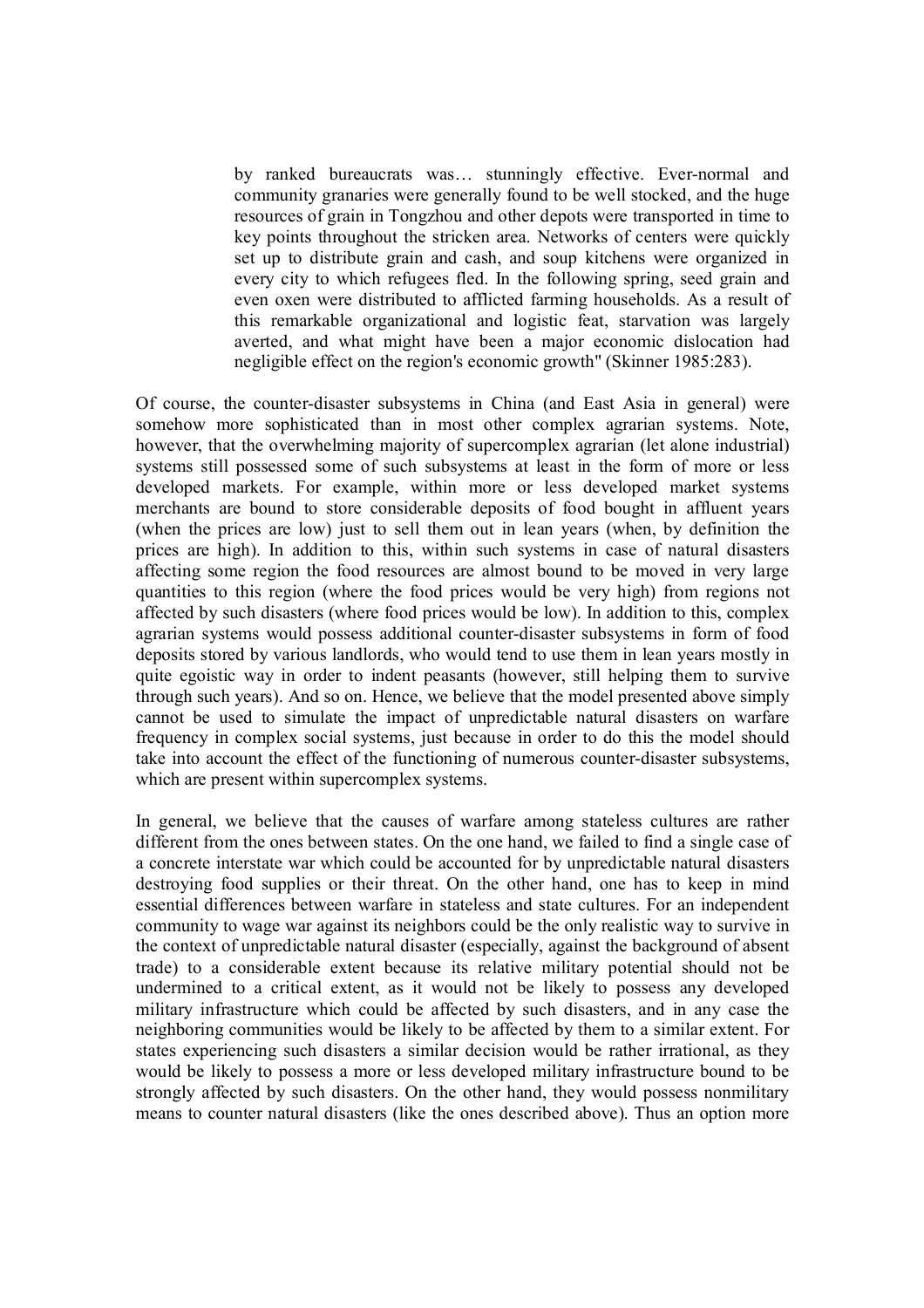expected of the states within such a context should be rather to avoid any wars before the negative effects of a natural disaster are overcome.

Hence, we expected the correlation between the threat of natural disasters and warfare frequency to be negative. For the "purity of experiment" while performing the test we observed all the conditions put forward by the Embers (1992): we omitted from the sample partly or completely pacified societies (C. R. Ember & M. Ember 1992:248–249). We have also observed the Embers' data reliability demands: "To minimize random error in the measurements… we do not generally use a resolved rating if the initial ratings are not the same or close. Operationally, when we say that the initial ratings of warfare frequency (by two or occasionally three different coders) were close, we are referring to one of three situations. First, the initial ratings did not disagree by more than 1 point on a 5-point ordinal scale. Second, if the initial ratings disagreed by more than 1 point, they did not straddle the boundary between low and high frequency of war; the boundary for us, which was predictive of various things in past studies (M. Ember and C. R. Ember 1971; C. R. Ember 1975, 1978), is warfare at least once every 2 years (high) versus less often (low). And third, one of the first two coders said 'don't know' and the third coder's rating was close (as defined above) to the other initial coder's numerical rating. For the coding of resource problems, which were measured on 4-point scales, close ratings are essentially the same as for warfare, with the following changes. First, the boundary was between 1 (no problem) and 2 or more (some problem or more serious problems). Second, because we think the boundary here may be more important than the difference between ratings of 2 and 3 or between 3 and 4, we decided that if two coders disagreed by only 1 point, but the different ratings were on opposite sides of the boundary, we did not consider the ratings close" (C. R. Ember & M. Ember 1992:247–248). In addition to this the Embers define stateless societies in the following way: "Nonstate societies are those coded by Murdock and Provost (1973) as other than 3 or 4 on their Scale 9; in such cases the local community is politically autonomous or there is just one level of administration above the community" (C. R. Ember & M. Ember 1992:249). We performed our test for the rest of the sample; hence, actually our subsample includes not only states, but also complex chiefdoms. The test was performed using the Embers' dataset published in: C. R. Ember & M. Ember 1992b; 1995.

Our test has confirmed our expectations. What we did not really expect is that this correlation would be so strong: Rho =  $-0.77$ ; p = 0.02.

Thus, it appears that unpredictable natural disasters destroying food supplies tend to produce rather different impacts on warfare frequency in pre-state *vs.* state societies. Both our model simulations and cross-cultural tests suggest resource unpredictability as a major warfare factor in pre-state societies, but not state ones.

### **4. NOTE**

This research has been supported by the Russian Foundation for Basic Research (Project # 04-06-80225 and # 04-01-00510).